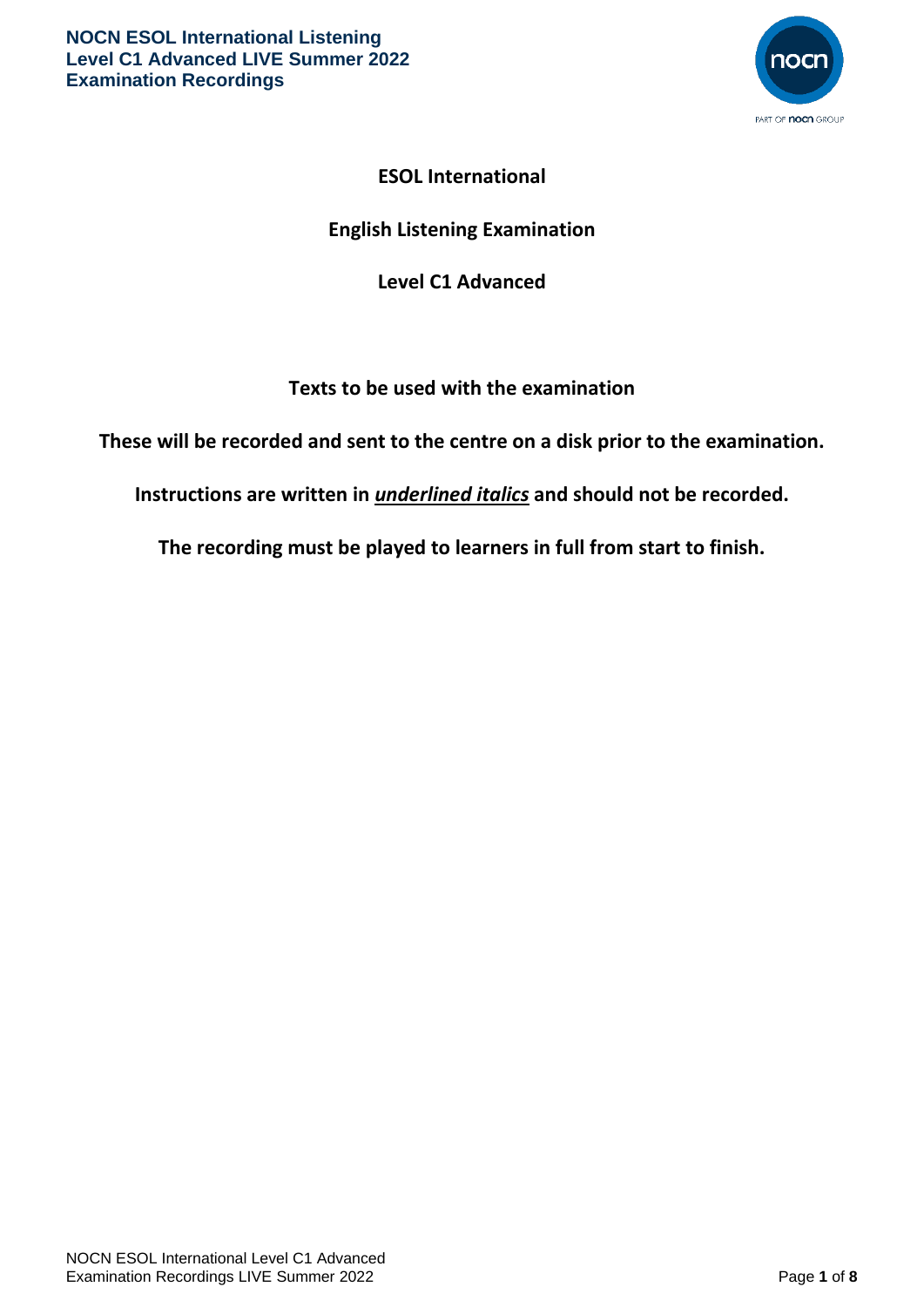

This is the NOCN ESOL International Advanced Level C1 Listening examination.

Please check that your name and other details are on your mark sheet.

The invigilator will have explained how to fill in the mark sheet.

Do not write on your examination paper.

Put your answers on the mark sheet.

The Listening examination will now begin.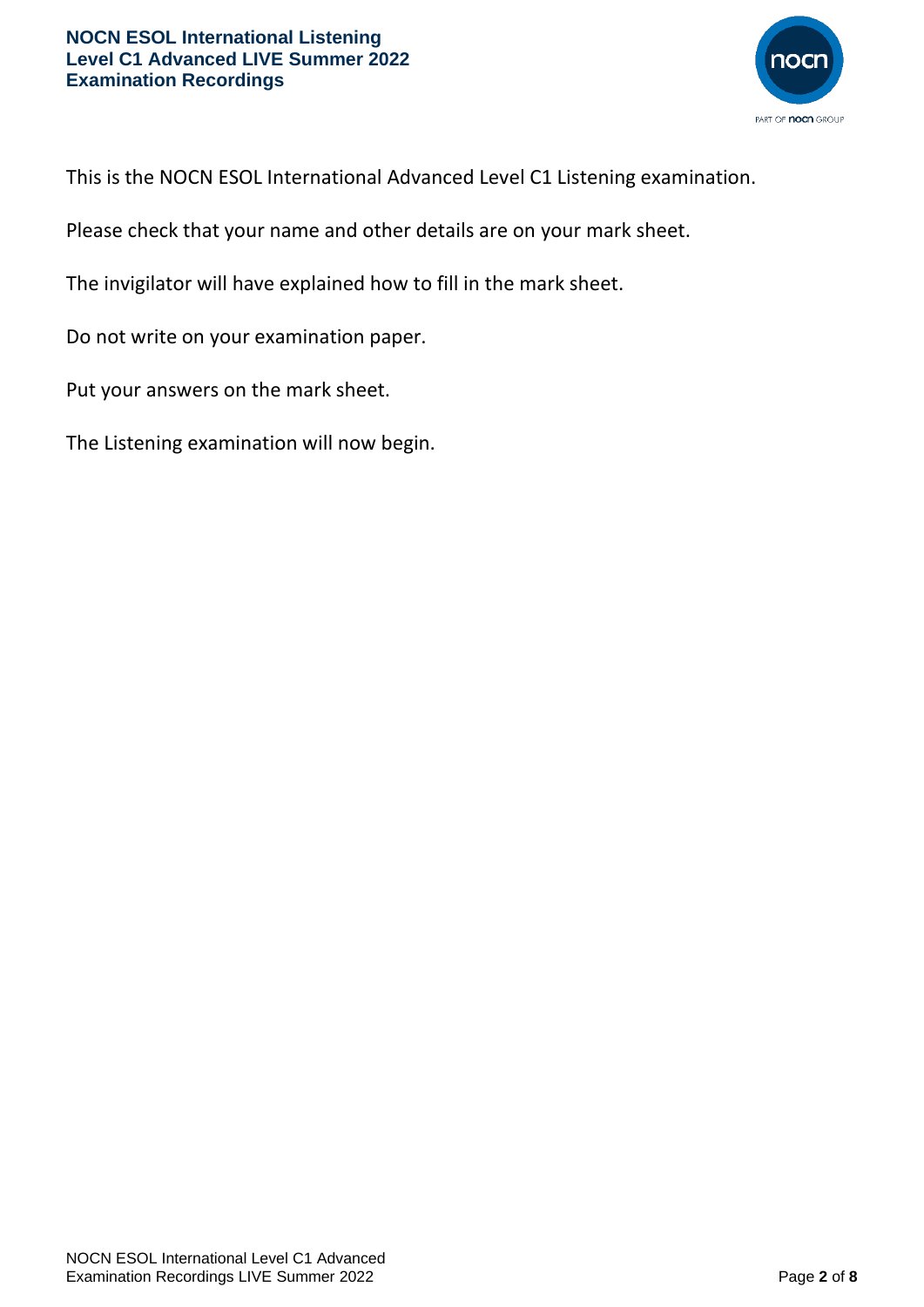

## **Part 1**

You will hear ten sentences. Read the replies on your examination paper. You have two minutes to read the replies on your examination paper.

## *Pause for two minutes.*

Listen to the sentences. You will hear the sentences in full twice. Choose the best reply for the

situation.

You will then have two minutes to check your answers.

#### *Play the sentences.*

- **1.** What is the weather like today?
- **2.** When was the last time you went on holiday?
- **3.** My sister has broken her leg.
- **4.** I must make an appointment to see the hairdresser.
- **5.** I'm hungry. Let's have lunch.
- **6.** Excuse me; I'd like six stamps please.
- **7.** I've got two tickets for next week's football game.
- **8.** The jacket looks good on. It fits you really well.
- **9.** I'm trying to write a letter but my spelling is not very good.
- **10.** Have you got any blue towels?

#### *Pause for five seconds after the first reading.*

Now listen to the sentences again.

#### *Play the sentences again.*

Now check your answers. You have two minutes to check your answers.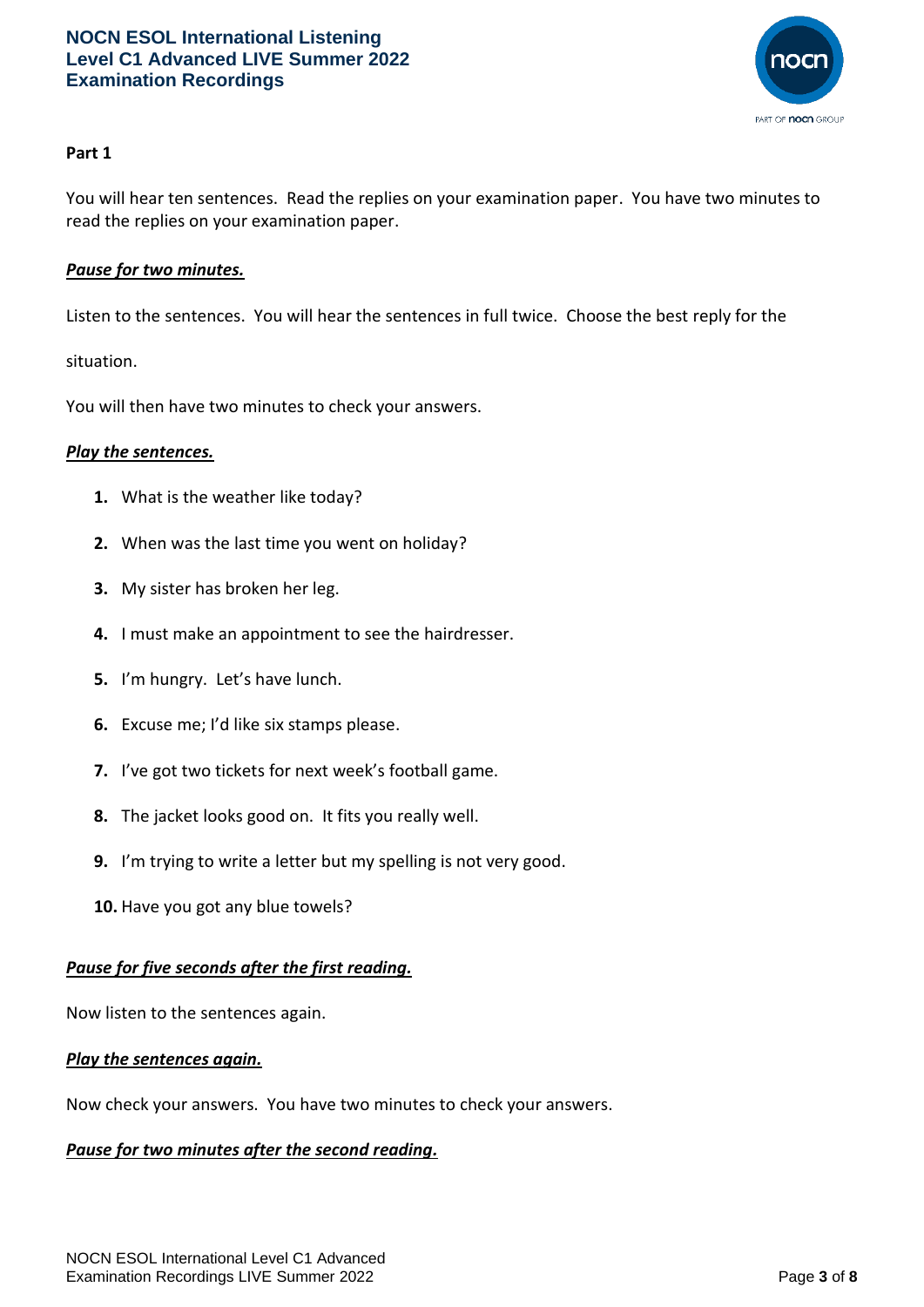

## **Part 2 – Conversations**

You will hear two conversations. Read the questions and answers on your examination paper for both conversations. You have two minutes to read them.

## *Pause for two minutes.*

Listen to **Conversation 1**. You will hear the conversation twice. Answer the questions.

You will then have two minutes to check your answers.

## *Play the conversation.*

|               | Customer: Hello, do you make personal celebration cakes? I need one for next Saturday.                                                                                                                                                                                                                                                                     |
|---------------|------------------------------------------------------------------------------------------------------------------------------------------------------------------------------------------------------------------------------------------------------------------------------------------------------------------------------------------------------------|
| <b>Baker:</b> | What exactly are you looking for? A birthday cake, an anniversary cake, a wedding cake<br>or a cake for another occasion? We can make any kind and size of cake you wish.                                                                                                                                                                                  |
|               | Customer: Well, I need a vegan, congratulatory sponge cake. You know, one without eggs in it. I'd like<br>three layers, and the theme of the party is super-heroes. It's for someone who has just got<br>a new job in America working for Universal Film Studios.                                                                                          |
| <b>Baker:</b> | Really? Oh, you don't hear news like that very often.                                                                                                                                                                                                                                                                                                      |
|               | Customer: The cake needs to be large, for about 30 adults. Also, could it have different flavoured<br>layers? I thought we could have layers of vanilla, orange and a chocolate sponge on the top<br>with orange and vanilla swirls. Orange and chocolate are delicious flavours together. I<br>don't mind what filling goes in between the sponge layers. |
| <b>Baker:</b> | We can do those flavours. I'd suggest a buttercream filling between the vanilla and orange<br>layers and a chocolate buttercream between the orange and chocolate sponges.                                                                                                                                                                                 |
|               | Customer: Perfect. I'd like some sugar figures of superheroes made as well. Perhaps Batman, Iron<br>Man, Superman and the green man: what's his name?                                                                                                                                                                                                      |
| <b>Baker:</b> | Oh you mean Shrek, no, not Shrek, the Hulk!                                                                                                                                                                                                                                                                                                                |
|               | Customer: Yes, and the Silver Surfer, Spider Man and the characters from the Fantastic Four. There are<br>so many super heroes, you could make 30 different ones, but especially the ones I've<br>mentioned. Say, about 10cm high?                                                                                                                         |
| <b>Baker:</b> | It'll be a challenge, but fun. I've never been asked to do that before. What about candles?                                                                                                                                                                                                                                                                |
|               | Customer: No thank you. How much will it all cost?                                                                                                                                                                                                                                                                                                         |
| <b>Baker:</b> | With the sugared super heroes, €135. I just need a deposit of €35.                                                                                                                                                                                                                                                                                         |
|               | Customer: Right. Will it have an iced top? I want the top to be iced the same colour as the top sponge.                                                                                                                                                                                                                                                    |
| <b>Baker:</b> | Yes, we can do that for you. We're happy to help.                                                                                                                                                                                                                                                                                                          |
|               |                                                                                                                                                                                                                                                                                                                                                            |

## *Pause for five seconds after the first reading.*

Now listen to the conversation again.

#### *Play the conversation again.*

Now check your answers. You have two minutes to check your answers.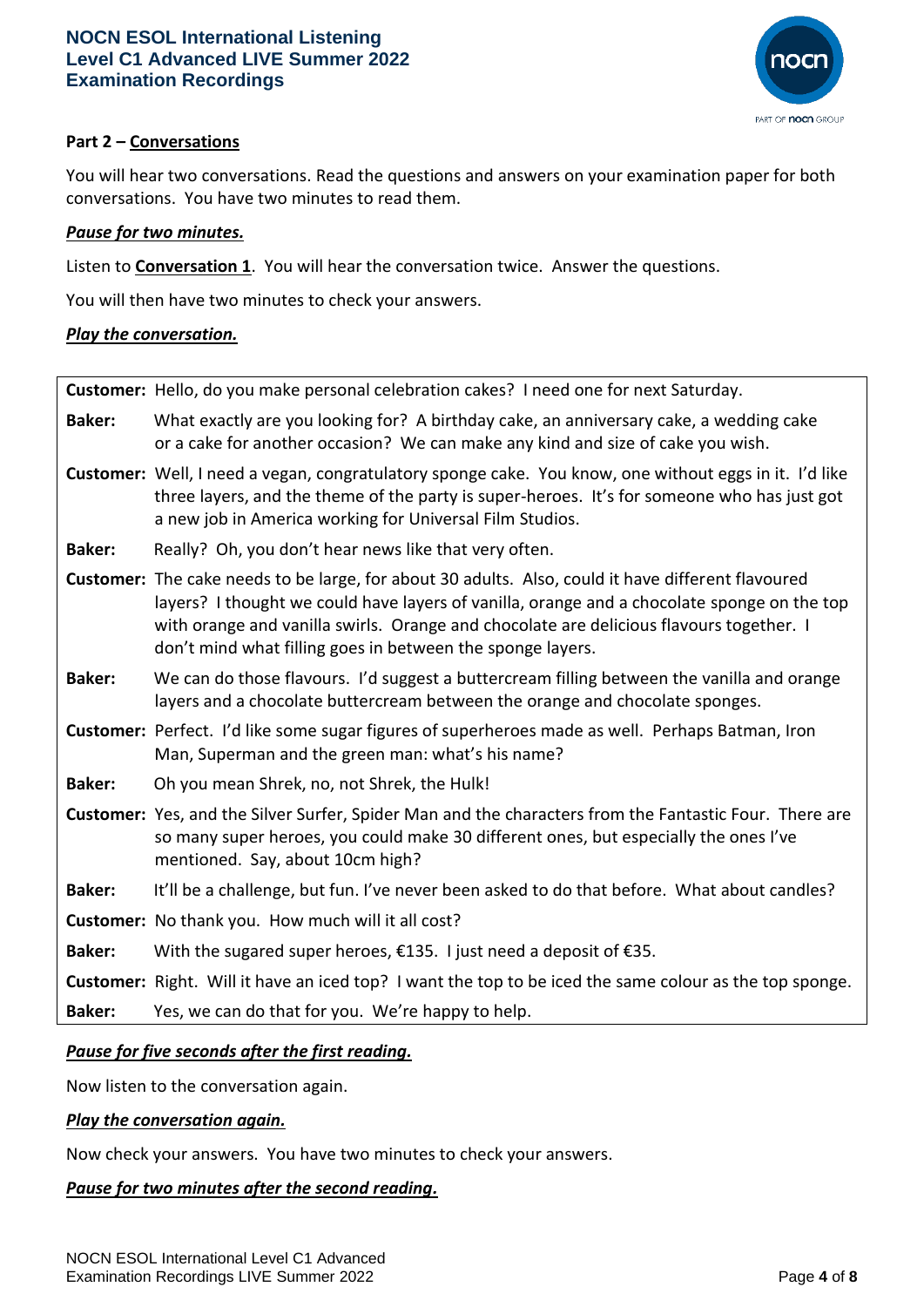

## **Part 2 – Conversations**

Listen to **Conversation 2.** You will hear the conversation twice. Answer the questions.

You will then have two minutes to check your answers.

## *Play the conversation.*

|                  | Friend 1: Hi, how are you? I haven't seen you for a long time. What have you been doing?                                                                                                                                                                                                                                                                                                                                                          |
|------------------|---------------------------------------------------------------------------------------------------------------------------------------------------------------------------------------------------------------------------------------------------------------------------------------------------------------------------------------------------------------------------------------------------------------------------------------------------|
| <b>Friend 2:</b> | Not much. I've given up my job working in the gym. Now I'm working as a swimming pool<br>supervisor, which is much more fun. I meet so many different people. In the gym, I was bored<br>meeting the same people all the time. Now I supervise three different pools and run<br>swimming lessons for people of all ages. I use the pool as often as I like, and if I want to go<br>to the gym, there is one next door and I have free membership. |
| Friend 1:        | That sounds like a much better job. Is that a tattoo you've got on your left arm?                                                                                                                                                                                                                                                                                                                                                                 |
| Friend 2:        | Yes, I'd been thinking of having a tattoo for a long time so I got one last month. What do you<br>think of it?                                                                                                                                                                                                                                                                                                                                    |
| Friend 1:        | It's all right. I'm not a fan of tattoos. I wouldn't have one, but it's a beautiful piece of art.<br>Why did you have an eagle?                                                                                                                                                                                                                                                                                                                   |
| <b>Friend 2:</b> | Eagles are strong, intelligent, bold, and symbolise freedom. When I look at it, it gives me                                                                                                                                                                                                                                                                                                                                                       |
|                  | inspiration. If you had a tattoo, what would yours be?                                                                                                                                                                                                                                                                                                                                                                                            |
| Friend 1:        | Mmm, I don't know. I think I'd have an owl. Owls represent silence, intelligence and wisdom.<br>It would remind me to think before I speak. It would have to be a small one, though.                                                                                                                                                                                                                                                              |
| Friend 2:        | I think I'll get a tiger put on my right arm. Tigers represent courage, strength, power and<br>ambition. If you do decide to have a tattoo, my tattooist is very experienced and I have a<br>discount voucher I can give you.                                                                                                                                                                                                                     |
| Friend 1:        | Thanks, I don't think I will though. How about I come to the swimming pool on Friday? We can<br>have lunch.                                                                                                                                                                                                                                                                                                                                       |

## *Pause for five seconds after the first reading.*

Now listen to the conversation again.

#### *Play the conversation again.*

Now check your answers. You have two minutes to check your answers.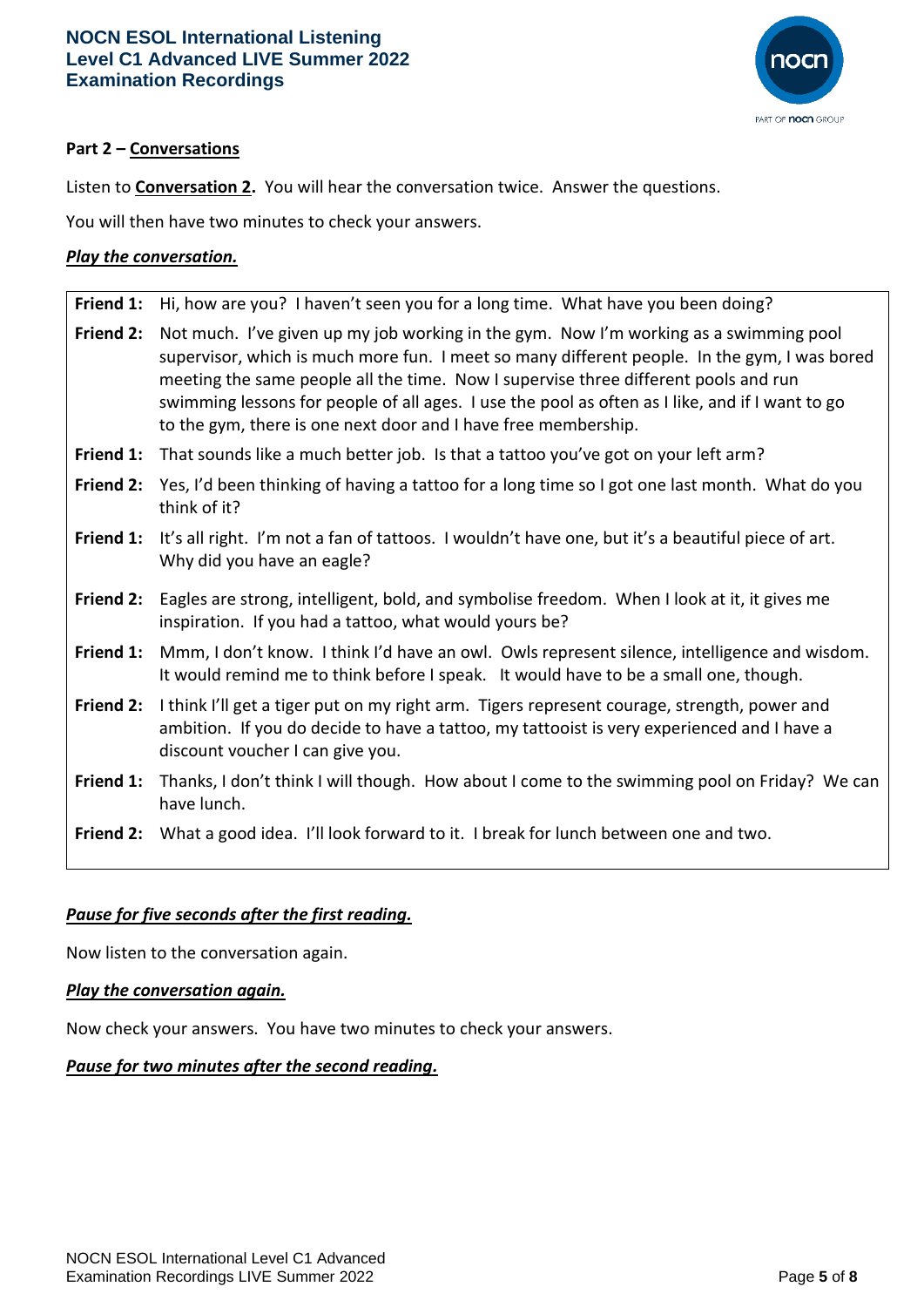

## **Part 3 – Debate and Discussion**

You will now hear a debate and discussion. You will hear them twice. You have two minutes to look at the questions for both the debate and the discussion.

### *Pause for two minutes.*

Now listen to the **Debate.** Record your answers on the mark sheet.

You will then have two minutes to check your answers.

#### **Play the Debate.**

|       | Host: Social media has taken over our lives. It's used at work, in education and at home, but should it<br>be banned in schools?                                                                                                                                                                                                               |
|-------|------------------------------------------------------------------------------------------------------------------------------------------------------------------------------------------------------------------------------------------------------------------------------------------------------------------------------------------------|
|       | Guest: No, social media plays an important role in education.                                                                                                                                                                                                                                                                                  |
| Host: | Really? So, Facebook is important for schools?                                                                                                                                                                                                                                                                                                 |
|       | Guest: Facebook can engage parents in children's education. Parents can see what schools are doing and<br>what extra-curricular activities are taking place, such as sport and drama clubs. Videos of school<br>events can also be posted on Facebook with homework assignments and trivia tests.                                              |
| Host: | But can we use Facebook in the classroom? I mean, using Facebook in a classroom can be<br>distracting. How do you monitor what children are doing? You could be giving them online tasks<br>but they could be on Facebook messaging friends or playing games.                                                                                  |
|       | Guest: I agree, using Facebook during class time is not something I'd recommend, but I wouldn't<br>disregard social media completely. YouTube has some fantastic educational videos.                                                                                                                                                           |
| Host: | YouTube videos need to be carefully chosen if they are going to be used in the classroom for<br>teaching. They need to be high quality, short, precise and relevant.                                                                                                                                                                           |
|       | Guest: Yes, and there are some excellent videos that can explain mathematics, such as how fractions<br>work. We can listen to poems, watch documentary clips about important world events, and<br>upload video content for children to watch at home. Children can upload their own videos<br>instead of delivering power point presentations. |
| Host: | You make a good argument for using YouTube, but not every family has access to the internet.<br>I don't think it should have a big role in the classroom or for homework assignments, however, I<br>can see its advantages.                                                                                                                    |
|       | Guest: Schools are trying to ensure all children have access to computers at home, but, I agree, this<br>doesn't mean that children can do online assignments without an internet connection. Perhaps,<br>in the future, things will change and there will be a much larger role for online learning.                                          |
| Host: | Thank you.                                                                                                                                                                                                                                                                                                                                     |
|       |                                                                                                                                                                                                                                                                                                                                                |

*Pause for five seconds after the first reading.*

Now listen to the debate again.

#### *Play the debate again.*

Now check your answers. You have two minutes to check your answers.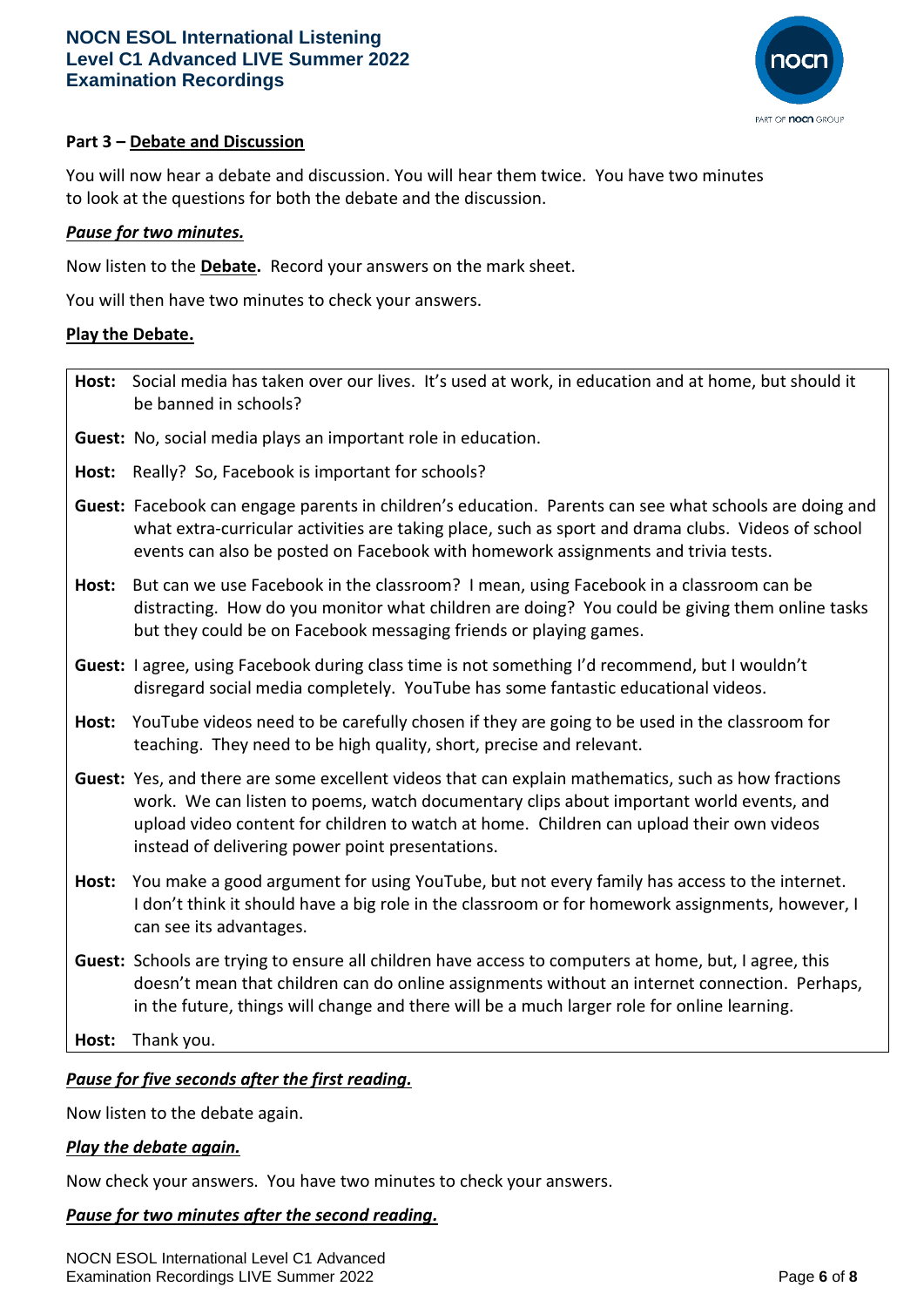

## **Part 3 – Debate and Discussion**

Listen to the **Discussion**. You will hear it twice. Answer the questions.

You will then have two minutes to check your answers.

## *Play the discussion.*

| Host: | Today we are talking about modern things that may become antiques of the future. What kinds<br>of things are we likely to see in future museums?                                                                                                                                                             |
|-------|--------------------------------------------------------------------------------------------------------------------------------------------------------------------------------------------------------------------------------------------------------------------------------------------------------------|
|       | Guest: Games, toys, books and gadgets are the most likely things. Especially, first edition or limited<br>edition items.                                                                                                                                                                                     |
| Host: | Let's talk about games. What kinds of games do you mean; board games or video games?                                                                                                                                                                                                                         |
|       | Guest: Board games mostly. An original version of a board game in pristine condition, and in its original<br>packaging, is likely to be worth a lot of money in the future.                                                                                                                                  |
| Host: | Really? I've got some old games at home, but they're not in good condition. However, they are<br>intact; nothing is missing. Are they likely to be worth anything?                                                                                                                                           |
|       | Guest: Yes, if they are special editions, but a really tatty game isn't worth much. However, a museum<br>might be interested in it if the game is rare to find. If you'd like to collect board games, there is<br>often an opportunity to find limited edition games on EBay.                                |
| Host: | I understand first edition books, are also collectable, but what about gadgets? I believe they<br>could be possible antiques of the future because technology changes so quickly and trends<br>change. I think Nintendo DS original release is worth keeping, as well as the $1st$ generation<br>Apple Ipod. |
|       | Guest: lagree, and, believe it or not, Dyson's Supersonic hairdryer.                                                                                                                                                                                                                                         |
| Host: | A hairdryer? Really? I've also heard that some designer labelled clothing is collectable but I'm<br>not sure if clothes could be classed as antiques of the future.                                                                                                                                          |
|       | Guest: Yes, they can be. In the Victoria and Albert Museum in London, there are clothes on display<br>that span five centuries dating from the 17 <sup>th</sup> century to the 1960s.                                                                                                                        |
| Host: | You also mentioned toys. I know robots, teddy bears and dolls resembling famous people are<br>collectable.                                                                                                                                                                                                   |
|       | Guest: They are, but we have to make sure they are rare to find. The less there is of something, the<br>more collectable and valuable it becomes.                                                                                                                                                            |

## *Pause for five seconds after the first reading.*

Now listen to the discussion again.

#### *Play the discussion again.*

Now check your answers. You have two minutes to check your answers.

#### *Pause for two minutes after the second reading.*

That is the end of the Listening examination. Please check your mark sheet is completed correctly. Put your pens down.

## **End of C1 Listening Examination**